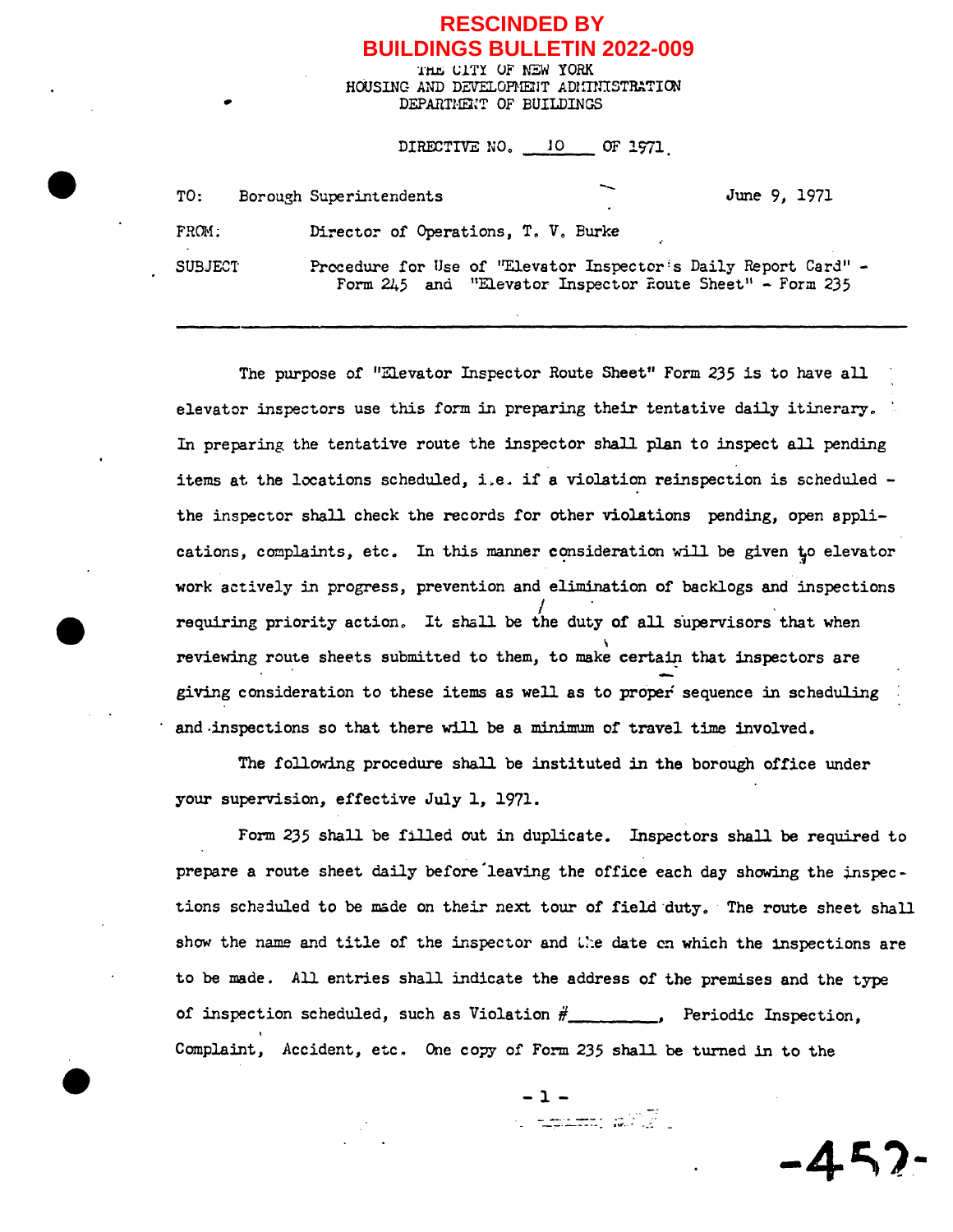## **RESCINDED BY BUILDINGS BULLETIN 2022-009**

supervisor before leaving the office on each working day.

Inspectors shall carry the original Form 235 with them on their field inspections. Inspectors shall make their inspections insofar as they may be able to, in the order listed. In any event, the first stop listed must be the first inspection made in the field.

Inspectors shall also carry with them, Form 245 "Inspector's Daily Report. Card," Entries on Form 245 shall be made at the time inspection is  $m$ ade as follows. $-$ 

I A - Time of arrival and departure at each visit.

- II  $B -$  Location address of premises  $-$  if building is known or listed as more than one address, all addresses shall be listed -
- III C Periodic Inspections the appropriate column shall show the number of cars on which inspections **have** been completed, Hoving **11**  walks shall be shown as escalators. Amusement devices and all other types of machine inspected periodically shall be listed under "Other Inspections."
- $IV$  $D$  - Tests - number of cars tested shall be  $L$  ted in the appropriate column. If a periodic test is incomplete it shall be so noted under "Record" and listed under "Tests or Periodic Inspections" only when completed.
- V E Other Inspections All inspections not listed in any other column shall be listed under "Other Inspections." Summons service shall be listed here only once for each location.
- VI  $F -$  Record a short description shall be listed, such as no access, violation reported, test incomplete. *Ii* space provided is inadequate, mark Record column "over" and enter appropriate notes under "Special Notations" on back of card.

$$
-2 -
$$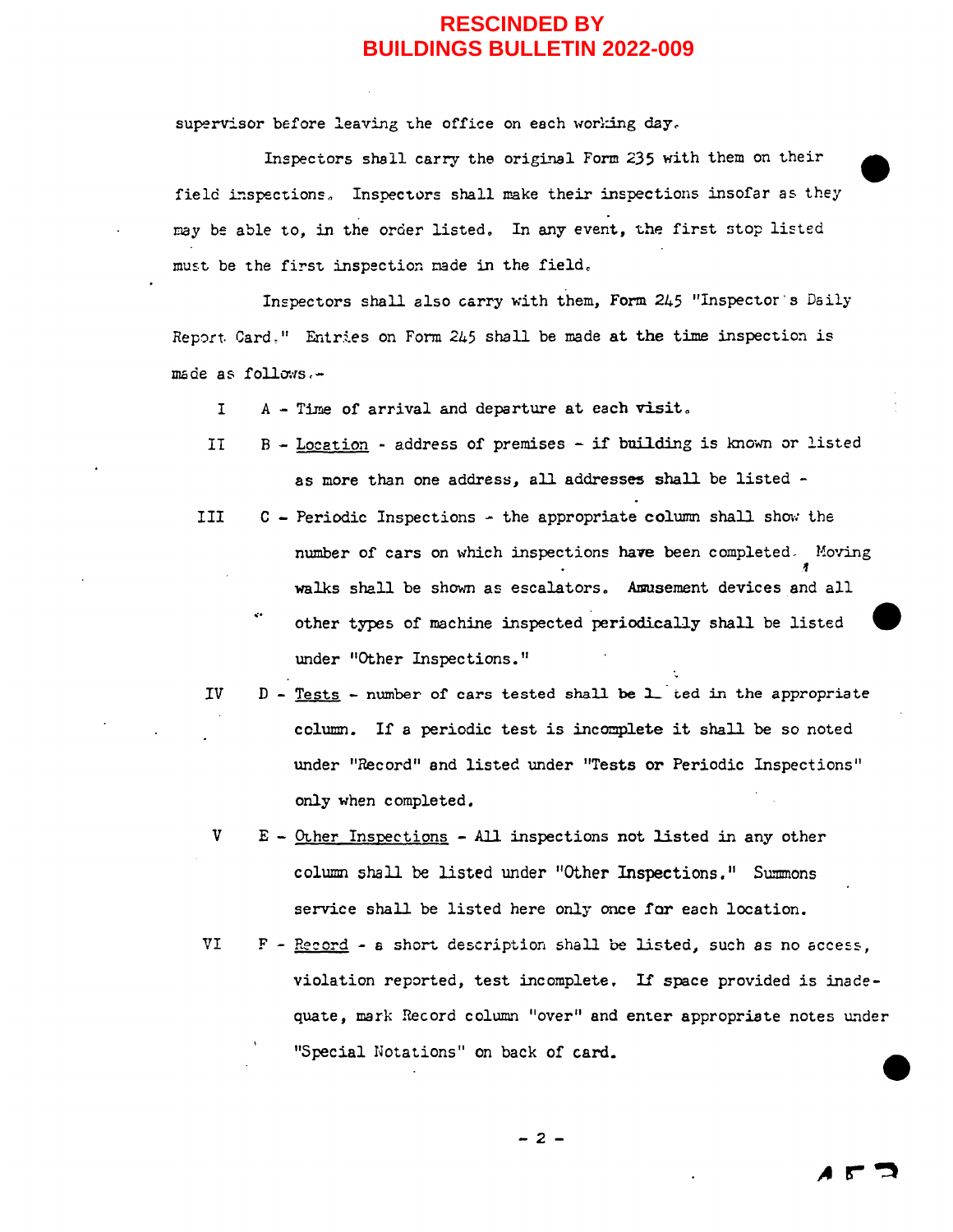## **BUILDINGS BULLETIN 2022-009**

- VII  $G Block block number shall be entered to simplify clerical$ work.
- VIII  $H Total Visig shall be the total number of locations visited;$ this number shall also appear on line 16 on back of card.
	- IX  $I Total Inspections shall be the number of car inspections$ completed under "Periodic Inspections and Tests" plus "Other Inspections." For the purpose of computing the number of inspections :-

•.

- 1. an inspection under "Other Inspections" shall be the number of cars only when a substantial inspection is made of each car, for example, an inspection of the pit, shaft and machine room and 3 cars will show as 3 inspections.
- *2.* **a** simple inspection of portions of many cars, i.e. a check to determine whether mirrors are installed shall be counted as one inspection,.
- 3. a check of the machine room for more than one car to see whether debris .is removed or ventilator repaired shall be counted as one inspection.

ial Notations - shall be used if required to record information necessary to ify any entry made elsewhere on the card.

 $s_A$  through  $J$  - show a breakdown of the types of equipment tested by number ars. The sum of A through *I* must equal the sum of line 1 and 2. **27 and 28 - Summons Served and Summons Attempted are for statistical** '!"3es only. If a summons is served or service at-tempted at the same location  $\therefore$  recorded violation, the inspection shall be also recorded on Form 2 $45$  as a :tion Reinspection; if served or attempted at any other location, it shall be recorded on Form 245 as "Other Inspections." Regardless of the number of mses served at one location at one time, this activity shall be recorded as risit and one inspection. *-3-* **-454- RESCINDED BY**